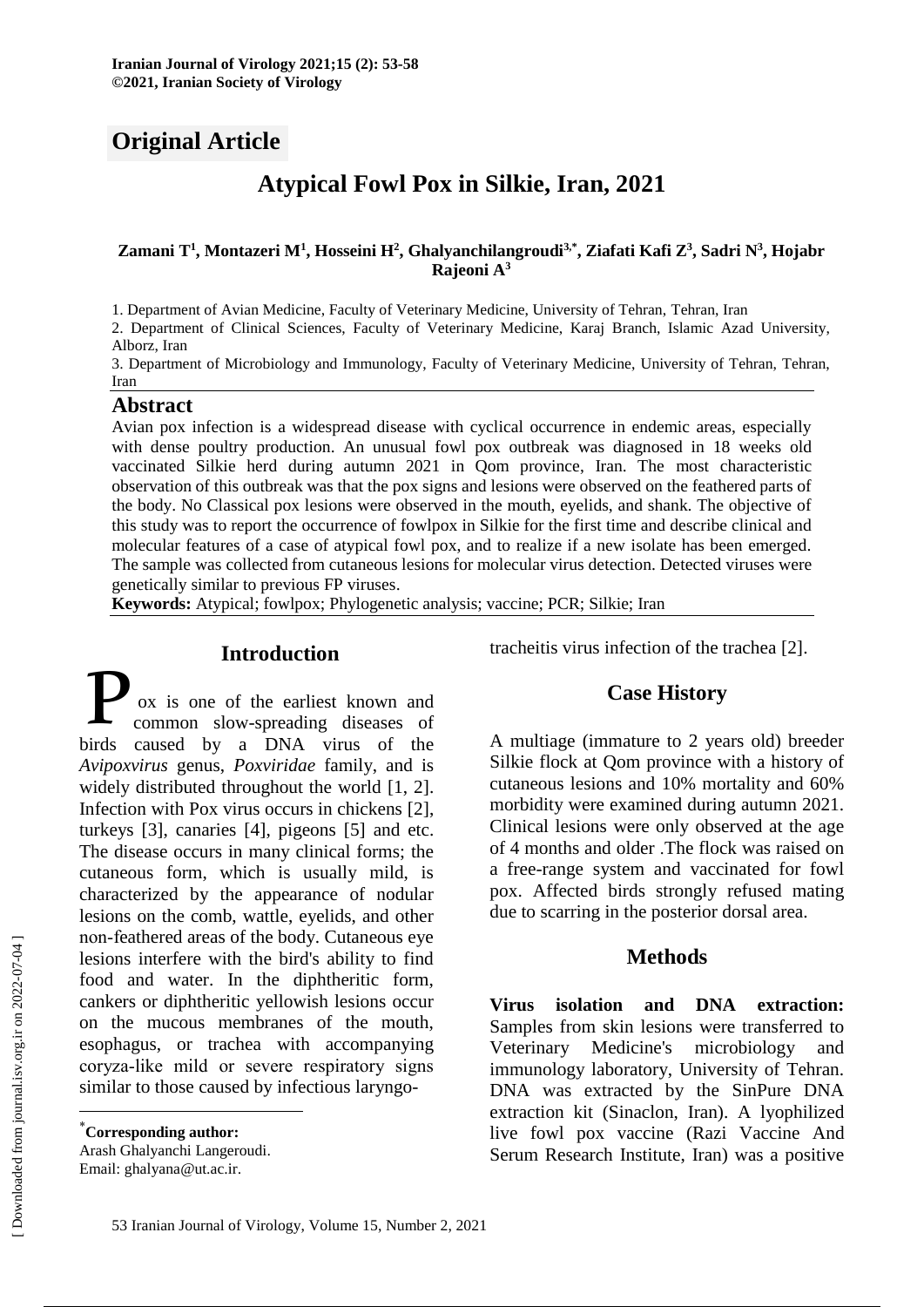control. Extraction was performed based on the manufacturer's recommendations.

**PCR:** APV-specific PCR was conducted using primers as described by Lee and Lee (1997) [6] (P1:5΄ CAGCAGGTGCTAAACAACAA-3΄; P2: 5΄-CGGTAGCTTAACGCCGAATA-3΄) and based on APV P4b gene sequence [7].

These primers amplify a fragment of about 578 bp. PCR Master Mix 2x (Sinaclon, Iran) were used, 6 pmol of each primer, 60 ng DNA sample, and nuclease-free water up to 25 μl were added .

**PCR parameters for amplification:** initial DNA denaturation over 2 min at 94 °C followed by 35 cycles of 1 min denaturation at 94°C, 1 min annealing at 60°C, and 1 min elongation at 72°C and terminated with a final extension step at 72 °C for 2 min [8].



**Fig 1.** Pox lesions in the posterior dorsal area of a nine month old Silkie hen.

**DNA sequencing and analysis:** PCR products were sent for sequencing (Bioneer Co., Korea) with PCR primers for forward and reversed directions. The sequence results were downloaded and analyzed using Chromas (Technelysium Pry Ltd., Australia).

Phylogenetic analysis was performed by analyzing the obtained data and comparing it to those of other FPVs sequences. DNA sequencing was carried out for 25 strains.

An automatic sequencer (ABI-370, Applied Biosystem) and both forward and reverse primers were sequencing. Sequences were selected from isolates of countries as near as possible based on different places and times of reporting. Sequence analysis was performed by the neighbor-joining method (Tamura-Nei model) with the MEGA7 program. The robustness of the phylogenetic trees was assessed by 1,000 bootstrap replicates with values higher than 50. The FPV sequences tested in this study were deposited in GenBank under accession numbers POX 2021 UT-Vasfi.



**Fig 2.** Pox lesions in the feathered area of a 9-month-old Silkie rooster.

## **Results**

**Molecular detection:** The detected APV specific DNAs in samples belonged to the genus Avipoxvirus of the family Poxviridae. In addition, the obtained amplified fragments of approximately 578 bp for the P4b gene were noticed to be consistent with the size of 578 bp based on the published APV P4b nucleotide sequence .

**Sequence analysis:** The amplified region of the P4b gene was sequenced for one isolate, and as depicted in table 1, the nucleotide sequence similarity to 10 selected sequences of APV strains in the GenBank showed a similarity of 99.17-99.80%. The generated phylogenetic tree and identity matrix showed four distinguishable sequence clusters. The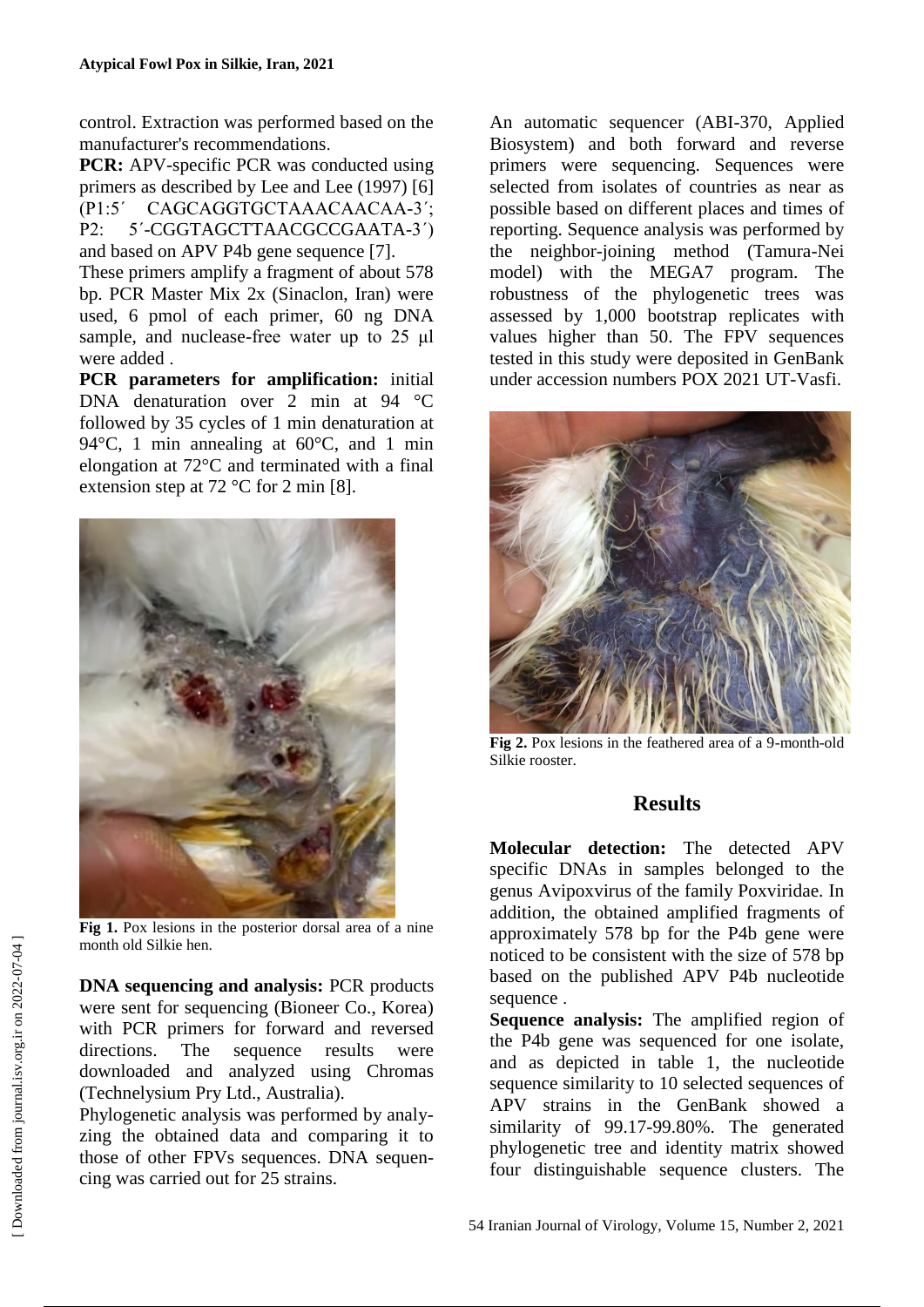strain of the present study belonged to the first cluster, which has four strains from Iranian commercial laying herds and several strains from different countries and birds (Fig. 3). The Iranian avipoxvirus isolates in this study grouped in clade A1 with other Iranian commercial chicken avipoxviruses.

Sequencing of the partial fpv167 gene coding for the P4b core protein of Avipox and sequence alignment revealed 99.79% similarity to the FP/NobilisVarioleW (vaccine) and 99.77 similarities to the fowlpox virus vaccine strain (FPV-VR250).



**Fig 3.** Phylogenetic tree of the nucleotide sequence of the 4b core protein gene PCR fragment of different APVs tested and the published sequence in GenBank was constructed by the neighbor-joining method with the MEGA7 program. The name of the origin country of each isolate has been added to the end of its name in the tree. Values at the branches and clusters are bootstrap values, and the bar indicates the distance scale from the roots.

#### **Discussion**

Typical cutaneous fowl pox usually occurs at injured, featherless skin areas of the head, legs, feet, and toes. The poxvirus infects those areas when it is mechanically transmitted [2]. The typical distribution of cutaneous fowl pox and the encrusted proliferative type of skin lesion are important characteristics for clinical diagnosis. In this case, although the lesions had a proliferative appearance, the distribution of the lesions in feathered areas of the skin and the complete absence of lesions on the featherless areas of the head were not consistent with typical cutaneous fowl pox.

It is known that several species of mosquitoes can serve as vectors for fowl poxvirus [2]. The involvement of mosquitoes in this outbreak was considered unlikely, as they are not common in this region of Iran during autumn. The distribution of the lesions is also not typical for mosquito-transmitted pox.

Dermanyssus gallinae has been reported to transmit fowl poxvirus [9]; however, mites were not found on the facility after searching the crevices and cracks. Moreover, pox lesions were not seen at the cloacal openings, a common area for mite infestation .

A similar atypical fowl pox was reported from broilers [1, 10]. To the authors' knowledge, this is the first time that cutaneous fowl pox, occurring only in feathered areas of the skin, has been reported from Silkie in Iran.

The genomes of APVs are extremely conserveed [11, 12], and because of containing twostranded DNA, the rate of mutation is relatively low in Poxviridae [13]. The P4b is a conserved region of the fowlpox genome, which is less likely to undergo frequent mutation, and this may explain the high degree of homology observed in the clustering on the phylogenetic tree. Our study also corroborates similar observations by Carulei et al. (2009) [11] and Murphy et al. (1999) [13], suggesting that the PCR amplification of the P4b gene is a valuable diagnostic method for fowlpox infection. The conventional diagnosis of APVs is based on histopathological examination, electron microscopy, virus isolation on chorioallantoic membrane (CAM) of embryonated chicken eggs or cell-cultured, and serological methods [14].

The techniques above are usually complex, and it takes longer to perform them [15, 16], but PCR is a reliable method and easier than other procedures for detecting APVs .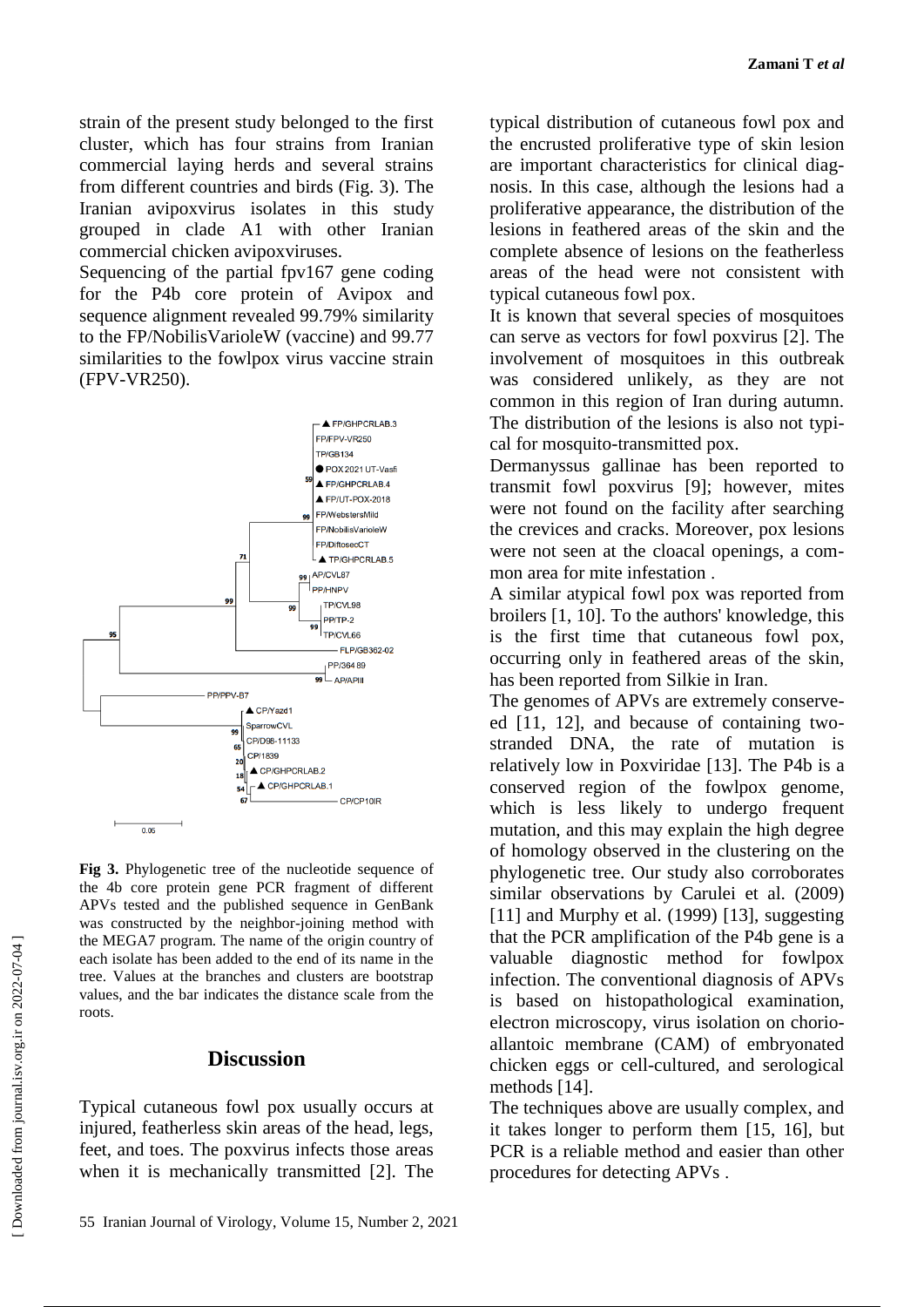.

|                |                    | 1     | $\mathbf{2}$ | 3      | $\overline{\mathbf{4}}$ | 5      | 6      | 7      | 8     | 9     | 10 |
|----------------|--------------------|-------|--------------|--------|-------------------------|--------|--------|--------|-------|-------|----|
|                |                    |       |              |        |                         |        |        |        |       |       |    |
| 1              | POX2021 UT-Vasfi   |       |              |        |                         |        |        |        |       |       |    |
| $\overline{2}$ | FP/GHPCRLAB.4      | 99.80 |              |        |                         |        |        |        |       |       |    |
| 3              | $FP/UT-POX-2018$   | 99.80 | 100.00       |        |                         |        |        |        |       |       |    |
| 4              | TP/GB134           | 99.80 | 100.00       | 100.00 |                         |        |        |        |       |       |    |
| 5              | FP/WebsterMild     | 99.80 | 100.00       | 100.00 | 100.00                  |        |        |        |       |       |    |
| -6             | FP/NobilisVarioleW | 99.79 | 100.00       | 100.00 | 100.00                  | 100.00 |        |        |       |       |    |
| $\overline{7}$ | FP/FPV-VR250       | 99.77 | 100.00       | 100.00 | 100.00                  | 100.00 | 100.00 |        |       |       |    |
| 8              | TP/GHPCRLAB.5      | 99.59 | 99.79        | 99.79  | 99.79                   | 99.79  | 99.79  | 99.77  |       |       |    |
| 9              | FP/DiftosecCT      | 99.59 | 99.79        | 99.79  | 99.79                   | 99.79  | 99.79  | 100.00 | 99.79 |       |    |
| 10             | FP/GHPCRLAB.3      | 99.17 | 99.38        | 99.38  | 99.38                   | 99.38  | 99.38  | 99.53  | 99.38 | 99.38 |    |

**Table 1.** Percentage of 4b core protein sequence identity of APV isolated in this study and some selected APV isolates from GenBank

In the recent study by Ghalyanchi et al. (2012), APVs on clinical cases of affected commercial chickens, turkeys, and canary were identified and characterized by molecular methods to determine the etiology of APV in Iran [17].

Another research was done by Gholami-Ahangaran et al. (2014) on avian pox of backyard poultry in Iran. They indicated that 66.1% and 80.7% of samples were positive for the virus using histopathological and PCR methods, respectively [18].

Avian pox infection is a disease with cyclical occurrence in endemic areas, especially in areas with dense poultry production [2]. Some factors may be relevant in identifying the source of an outbreak; for example, it occurs in a limited number of birds, with high morbidity but less mortality. Aligning the sequences of the avipoxvirus gene, we demonstrated that the virus does not stem from wild birds or passerines [19].

This research is the first report of the APVs outbreak in a commercial Silkie herd in Iran. The current study attempted to realize if a new isolate has been emerged and, if so, what the difference is and how it has appeared. In this study, the isolate shared 99.17-99.80% homology with the selected sequences from GenBank and clustered on the phylogenetic tree in clade A, subclade A1 with other strains

from Iranian commercial herds fowlpox virus  $(Fi\varrho. 3)$ .

Genomic and antigenic variation in circulating field and vaccine strains could lower vaccine efficacy requiring close monitoring, especially where outbreaks in vaccinated flocks are observed, as reported by Nie et al. (2000) [20] and Odoya et al. (2006) [21].

Fowlpox (FP) vaccine is used in the Iranian poultry industry in layer and breeder farms, although specific live avian pox vaccines have yielded better commercial poultry farms. Most FP vaccine manufacturers search for new vaccine candidates as the routine ones may not prove up to the mark. One of the possible alternatives may be evaluating FP isolates from a vaccinated flock with this aspect. However, the problem of contamination with other interacting viral pathogens is yet to be solved.

Therefore, the search for suitable APV as a candidate vaccine strain could be attempted as it has less possibility of contamination but induces full immunogenicity [22]. The literature also reveals reports on fowlpox vaccination failure. Thus the need for efficient and improved vaccines is being felt. It seems indispensable to Investigate vaccines' efficacy, which is used in Iranian commercial laying herds routinely to illuminate whether these vaccines have appropriate efficacy or not and they are still effective?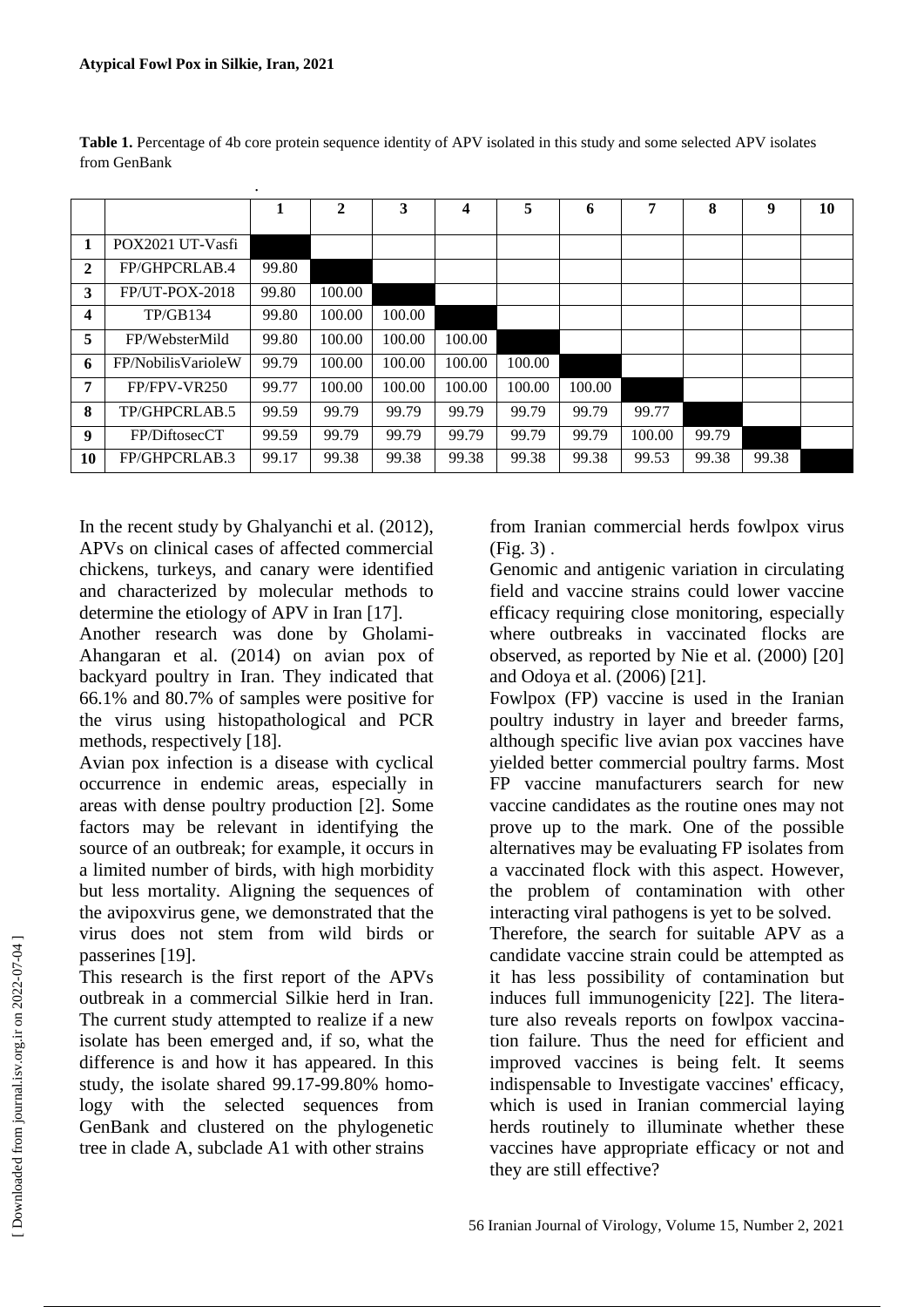Furthermore, we intended to update the viral monitoring system as to country livestock and poultry. Finally, the phylogenetic tree was generated to increase the relationship between this virus and the other strains isolated from other regions in GenBank. In this study, there were 4 clusters, and phylogenetic analysis showed that the strain of our study (Iranian strain) belonged to the first cluster with 99.17- 99.80% identity to the other members of this group.

## **Conclusions**

It means our strain in atypical FP, has not changed as compared to the previous strain isolated from Iran.

# **Acknowledgment**

The authors would like to thank the Ghalyanchi lab experts ( University of Tehran) for their extensive technical supports.

## **Conflict of interest**

No conflict of interest is declared.

## **Funding**

This research received no specific grant from any institution.

## **References**

1. Sentíes-Cué CG, Charlton B, Woolcock P, Bickford A, Cooper G, Bland M. Atypical distribution of fowl pox lesions in broilers. Avian Dis. 2010;54(4):1316-8.

2. Tripathy DN, Reed WM. Pox.In Swayne DE, Boulianne M, Logue CM, McDougald LR, Nair V, Suarez DL, editor: Diseases of poultry. Vol 14. New York; JohnWiley & Sons; 2020. p.364-81.

3. Forrester D.The ecology and epizootiology of avian pox and malarla in wild turkeys. Bull SoC Vector Ecol. 16(1);127-148 .

4. Johnson B, Castro A. Canary pox causing high mortality in an aviary. J Am Vet Med Assoc. 1986;189 (10):1345-7.

5. Abd El Hafez M, Shosha E-M, Ibrahim S. Isolation and molecular detection of pigeon pox virusin Assiut and New Valley Governorates. J Virol Methods. 2021: 114142.

6. Lee LH, Lee KH. Application of the polymerase chain reaction for the diagnosis of fowl poxvirus infection. J Virol Methods. 1997;63(1-2):113-9.

7. Binns M, Boursnell M, Tomley F, Campbell J. Analysis of the fowlpoxvirus gene encoding the 4b core polypeptide and demonstration that it possesses efficient promoter sequences. Virology. 1989;170(1):288-91.

8. Manarolla G, Pisoni G, Sironi G, Rampin T. Molecular biological characterization of avian poxvirus strains isolated from different avian species. Vet Microbiol. 2010;140(1-2):1-8.

9. Shirinov F, Ibragimova A, Misirov Z. Spread of fowl pox virus by the mite Dermanyssus gallinae. Veterinariya (Moscow). 1972(4):48-9.

10. Fallavena L, Rodrigues N, Scheufler W, Martins N, Braga A, Salle C, et al. Atypical fowlpox in broiler chickens in southern Brazil. Vet Rec. 1993;132(25):635. 11. Carulei O, Douglass N, Williamson A-L. Phylogenetic analysis of three genes of Penguinpox virus corresponding to Vaccinia virus G8R (VLTF-1), A3L (P4b) and H3L reveals that it is most closely related to Turkeypox virus, Ostrichpox virus and Pigeonpox virus.

Virol J. 2009;6(1):1-5. 12. Schnitzlin W, Ghildyal N, Tripathy D. Genomic and antigenic characterization of avipoxviruses. Virus Res. 1988;10(1):65-75.

13. Murphy FA, Gibbs EPJ, Horzinek MC, Studdert MJ: Veterinary virology. 3th ed. Cambridge, MA, Academic Press, 1999.

14. Tadese T, Fitzgerald S, Reed WM. Detection and differentiation of re-emerging fowlpox virus (FWPV) strains carrying integrated reticuloendotheliosis virus (FWPV-REV) by real-time PCR. Vet Microbiol. 2008; 127(1-2):39-49.

15. Joshi R, Shakya S. Rapid diagnosis of fowl pox with coagglutination assay. Trop Anim Health Prod. 1997;29 (3):147-50.

16. Prukner-Radovčić E, Lüschow D, Grozdanić IC, Tišljar M, Mazija H, Vranešić Ł, et al. Isolation and molecular biological investigations of avian poxviruses from chickens, a turkey, and a pigeon in Croatia. Avian Dis. 2006;50(3):440-4.

17. Ghalyanchilangeroudi A, Hosseini H, Morshed R. Molecular characterization and phylogenetic analysis of avian pox virus isolated from pet birds and commercial flocks, in Iran. Slov Vet Res. 2018;55(4):213-8.

18. Gholami-Ahangaran M, Zia-Jahromi N, Namjoo A. Molecular detection of avian pox virus from nodular skin and mucosal fibrinonecrotic lesions of Iranian backyard poultry. Trop Anim Health Prod. 2014;46(2): 349-53.

19. Ferreira BC, Ecco R, Couto RM, Coelho HE, Rossi DA, Beletti ME, et al. Outbreak of cutaneous form of avian poxvirus disease in previously pox-vaccinated commercial turkeys. Pesqui Vet Bras. 2018;38(3):417- 24.

20. Nie X, Singh RP. Detection of multiple potato viruses using an oligo (dT) as a common cDNA primer in multiplex RT-PCR. J Virol Methods. 2000;86(2):179- 85.